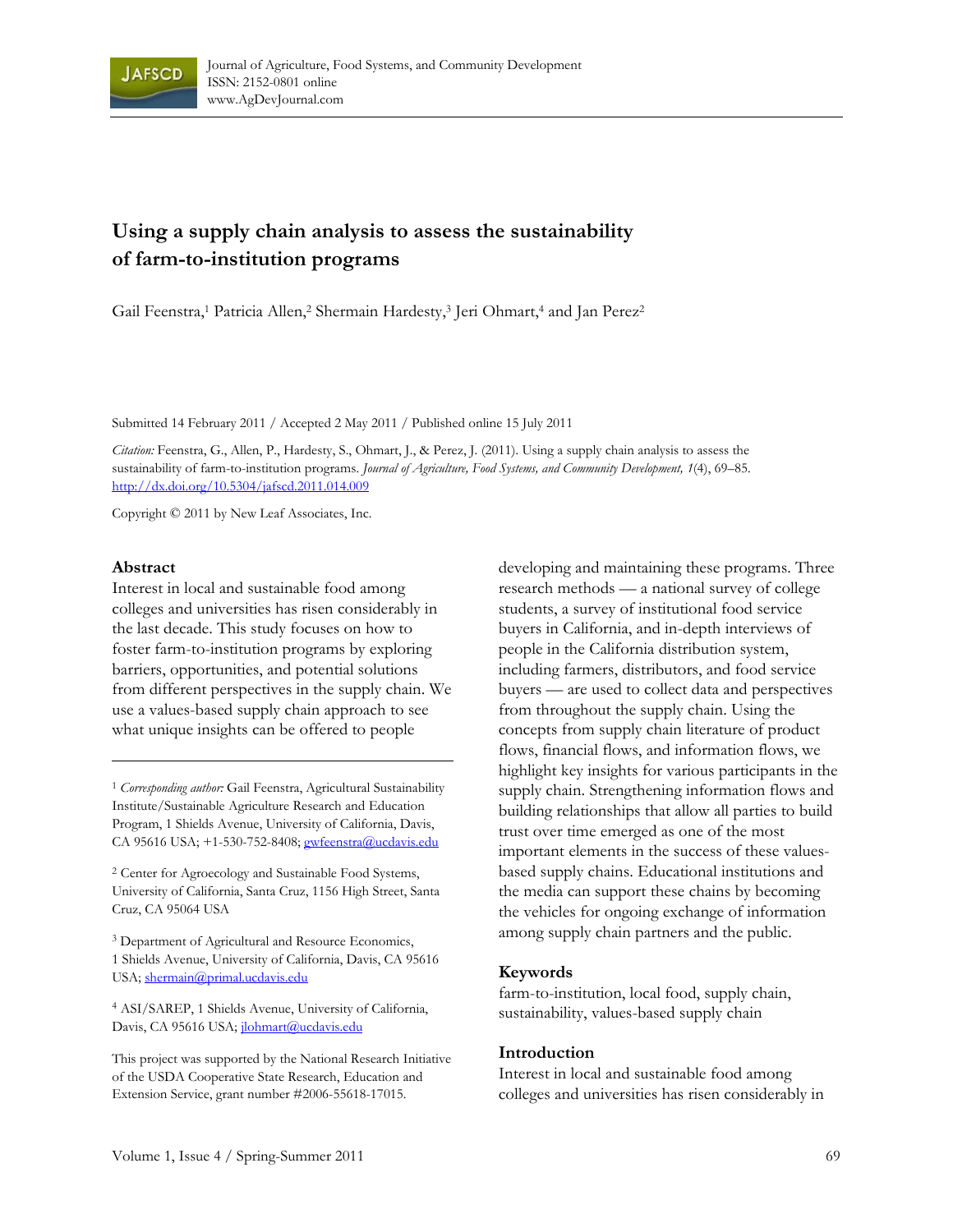the last five to 10 years. While there used to be very few, there are now 164 farm-to-college programs listed on the Community Food Security Coalition's Farm to College website (http://www.farmtocollege.org). This growth means a larger market share for local farm products. Purchasing local, sustainable foods produced by small and midscale producers is a value that institutional food service buyers are now seeking to embrace. Many of these buyers view changing their procurement strategies as an opportunity to support local suppliers and to educate students about the food system and health.

However, significant economic and infrastructural barriers stand in the way of rapidly and easily expanding these local food programs. The problems of locating suppliers, delivery and distribution mechanisms, and reliability have been identified as key barriers to accessing, purchasing, and serving local foods in institutional cafeterias (Murray, 2005; Vogt & Kaiser, 2008). In addition, food service directors also cite problems such as lack of yearround availability, adequate quantity and quality of local products, and local and state regulations (Gregoire & Strohbehn, 2002; Gregoire, Strohbehn, Huss, Huber, Karp, & Klein, 2000). Colleges with buying programs for locally grown produce incur significant transaction costs, as well as pay premium prices (Hardesty, 2008). From the growers' perspective, obstacles include lack of product availability, lack of a dependable market, and the inability to change prices they receive (Gregoire, Arendt, & Strohbehn, 2005).

Although these barriers have been explored, few researchers have looked across the supply chain to better understand the dynamics and linkages in order to create effective farm-to-institution projects. Researchers who have surveyed institutional buyers as well as farmers (Starr et al., 2003) and distributors (Bloom & Hinrichs, 2010; Izumi, Alaimo, & Hamm, 2010; Izumi, Wright, & Hamm, 2009) found that prices high enough to satisfy producers while also affordable for buyers, seasonality, and availability of regional produce when buyers wanted it were challenges across the supply chain. Suggestions for improving supply chain linkages

included encouraging farmers to show buyers the quality of products and services they can provide, and utilizing more mid-tier regional distributors in farm-to-institution transactions. Research on colleges and universities that explores barriers, opportunities, and potential solutions to enhance producer-institutional arrangements from multiple perspectives across the supply chain has been limited to date, but is gaining increased interest.

Our research on this topic starts from the premise that exploring the attitudes and behaviors of a variety of participants throughout the supply chain, from "farm to fork," will provide insights on how to create and sustain farm-to-institution programs. The consumption-oriented value-chain approach described by Hawkes (2009) provides an undergirding *systems* orientation for our study. Hawkes writes, "The underlying concept is that it is only by mapping the whole chain, and understanding the interactions within that chain as a *system,* that the most effective leverage points can be identified" (p. 338). Accordingly, our paper approaches the system as an interconnected whole rather than as a collection of independent sectors, such as consumers, distributors, and buyers. Through quantitative surveys and qualitative in-depth interviews, we identify gaps and leverage points throughout the supply chain for expanding and improving farm-toinstitutions programs.

# **Previous Supply/Value Chain Research**

The traditional supply chain for obtaining produce in institutions is fairly linear. After produce leaves the farm, it often goes through packer/shippers and sometimes processors before it ends up with wholesale distributors. Wholesale distributors for produce vary in size from small or medium-sized regional produce distributors to much larger broadline distributors<sup>1</sup> who often carry a wide variety of products in addition to produce. In a conventional distribution system, attaining efficiencies and economies of scale are key strategies to minimizing

 $\overline{a}$ 

<sup>1</sup> A food-service broadline distributor carries a full line of products, including dry grocery, frozen, tabletop, equipment, and supplies. Many broadliners also carry perishable items such as meat, dairy, and produce.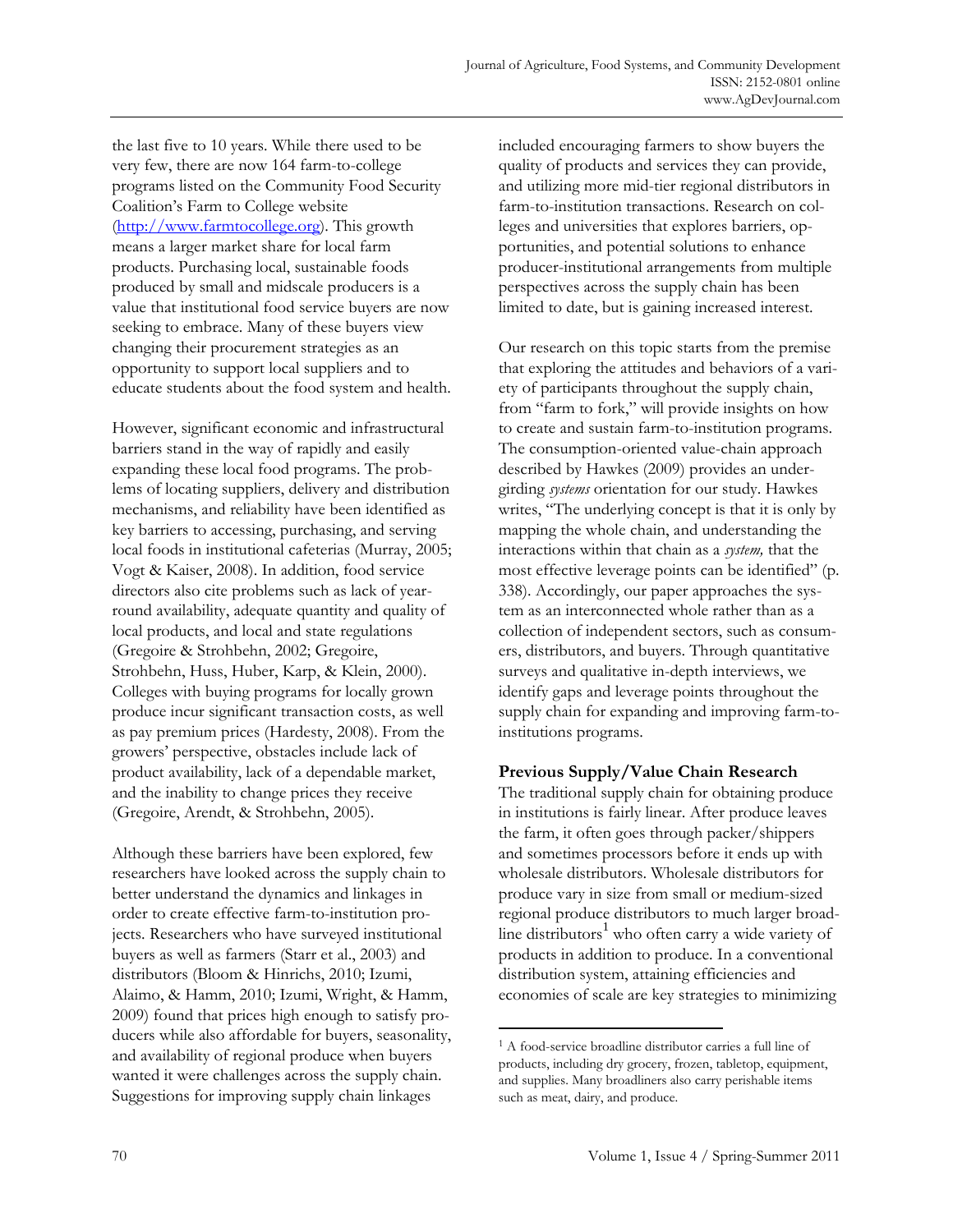prices paid by the end consumer. Many distributors offer rebates to institutions that meet specified purchasing volumes; these incentives serve to discourage institutions from purchasing from multiple sources. It is also logistically convenient for buyers to aggregate purchases. Therefore, traditional supply chain research has focused on increasing efficiencies and decreasing price points.

# *Value Chains and Values-Based Supply Chain Research*

As the demand for producing, distributing, and purchasing more foods identified with values of "local" or "regional," "sustainable," "family farmed," and "organic" has increased, the concept of "values-based supply chains" has emerged. These chains are different from traditional supply chains in that they attempt to enhance small and midscale farmers' financial viability by capturing price premiums in the marketplace for the environmental and social benefits (values) embedded in the products. They require that all partners in the chain work together to optimize value for everyone, including fair profit margins for producers and fair wages for their workers. Finally, in this system, partners maintain transparency throughout the supply chain by sharing information at each stage of the chain (Stevenson & Pirog, 2008).

Applied research (Vogt & Kaiser, 2008) has begun exploring the nature of emerging supply chains that can deliver products with these values and with their source information conveyed transparently to the end buyers (institutions, consumers). Various models help describe the structures and processes involved in what is ultimately available for consumers. By studying how particular chains function in the U.S. by doing case studies of poultry and tomatoes, Gereffi, Lee, and Christian (2009) note several important characteristics of the current food system. The one most relevant for us is that efficiency concerns have resulted in significant industrial consolidation in the food system, and smaller firms have been especially affected. Consolidation in the produce industry is an important background reality that influences how produce supply chains function.

Hawkes (2009) has explored a food supply chain system to understand how foods valued as healthier and more sustainable can be made available to consumers. Her "consumption-oriented food supply chain analysis" helps us identify what changes are needed in the entire supply chain to create healthier food environments. Since organizational, financial, technological, and policy incentives and disincentives affect food supply chain participants and offer leverage points for change, understanding more about these would allow us to identify bottlenecks and provide insights on how to increase healthful foods. Although our study uses a different methodological approach, focusing more on an "actor-based" food supply chain vs. a "process-based" food supply chain, we identify incentives and disincentives similar to those used by Hawkes..

The research approaches that provide the underlying framework for this paper are those outlined by Boehlje (1999) and King & Venturini (2005). As agricultural economists, these researchers use the term "value chain" somewhat differently than a "values-based" supply chain. Boehlje defines a value chain as the "value-creating activities in the production-distribution process and the explicit structure of the linkages among these activities or processes" (p. 1032). "Value" for Boehlje refers to economic value, as opposed to social or environmental values. We suggest that additional social and environmental values are now emerging as important additions in farm-to-institution programs.

Both Boehlje and King and Venturini outline three types of "flows" that are important features of a value chain: product flow, financial flow, and information flow. In general, product flow refers to the physical movement of products and issues having to do with the supply of product — is it adequate, reliable, how is it aggregated, and where does it come from? Financial flow refers to payments for products, including issues such as prices, fees, and affordability. Information flow refers to the ways in which various participants in the chain communicate about values such as local, sustain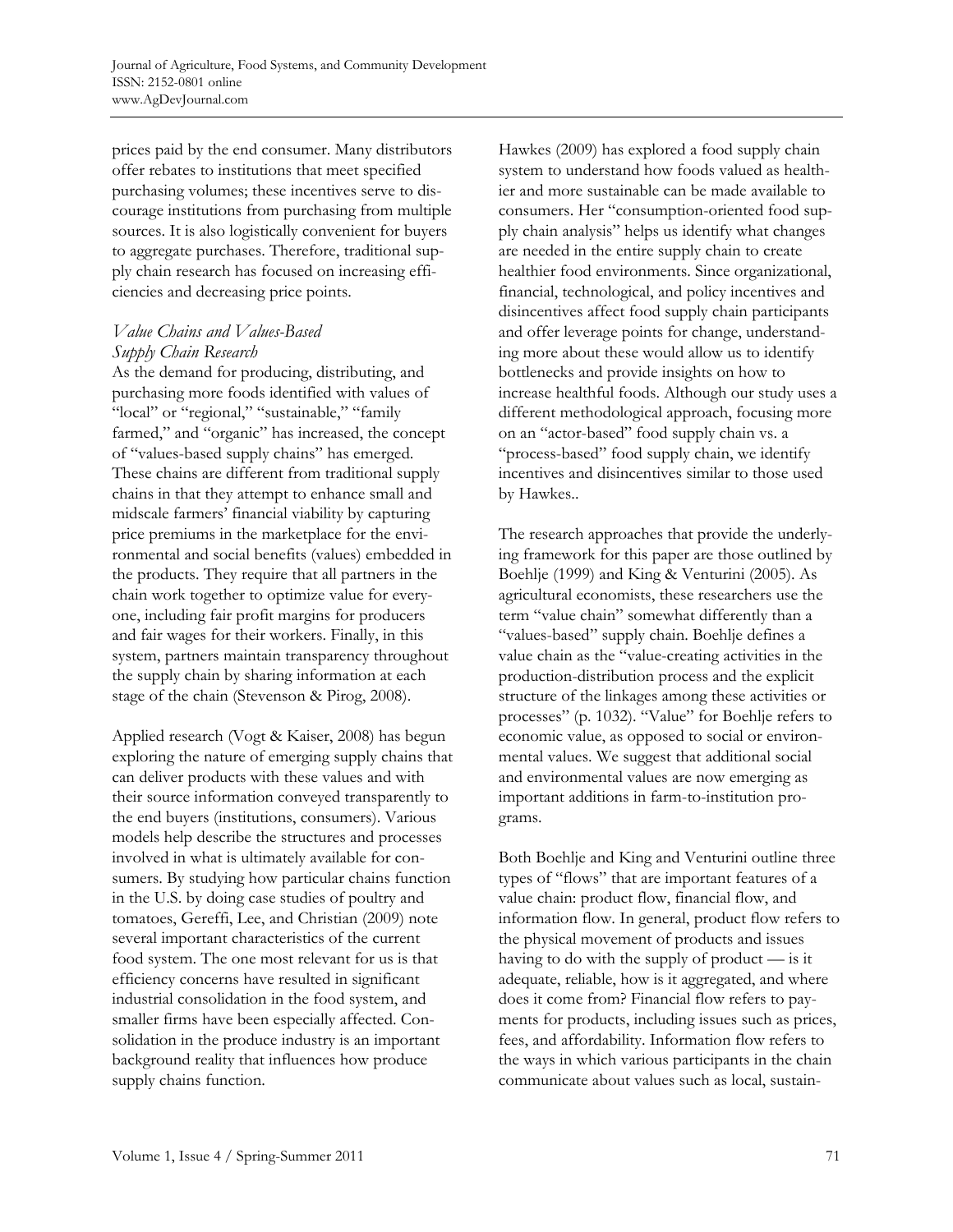able, organic or any product attribute. It includes how transparent the process is all along the chain to the end consumer. It also refers to the negotiations and discussions that need to occur between the buyers, distributors, and farmers to set up a system that can work for everyone (sometimes referred to as transaction costs).

In our analysis, we will use the three types of flows (product, financial, and information) as organizing principles for describing our research results. By examining these flows across the supply chain, we can identify key insights that emerge throughout the system as opposed to within a single sector.

# **Methodology**

Our study collected data from California supply chain participants with some national data included in the student survey. We used three research methods:

- 1. A national survey of college students' demand for environmentally sustainable food;
- 2. A survey of food service buyers in California colleges, universities, and teaching hospitals; and
- 3. In-depth interviews with actors in current farmto-institution distribution networks in California.

The next section provides a brief overview of each of these methods.

# *The Survey of College Students*

A self-administered mail survey was sent to 2,000 randomly selected college students (1,000 from a U.S. population and 1,000 from a California population) in 2007. A slightly modified Dillman method was used to distribute the surveys (Dillman, 2000). We sent the students a letter announcing that the survey was coming, the survey with its cover letter and a US\$1 bill, a follow-up postcard, and a final reminder with a replacement survey. We used a tracking number to ensure we did not contact participants again once they completed the survey. Of the 2,000 surveys sent, 371

bounced back with bad addresses and 419 were returned. Only 54% of these, however, were college students; it appears the sample of names and addresses purchased from a marketing firm, U.S. Data Corporation, was inaccurate. Given the large non-college student sample, we estimated the response rate to be between 22% and 28%.**2** Given this response rate, it is difficult to be completely confident the results extend to the entire population. The survey data was hand-entered into a Microsoft Access database and analyzed in SPSS. The surveys identified interest in and willingness to pay for food produced in an environmentally sustainable manner from small and midscale farms. It also compared the level of student interest in different values, as well as desired products.

*The Survey of Institutional Food Service Buyers*  All public and private four-year universities and teaching hospitals in the United States were included in the survey, as well as public two-year community colleges with enrollments of at least 10,000 students. Names of California university food service directors came from the National Association of College and University Food Services (NACUFS) membership list. This 2007 telephone survey of 99 food service buyers identified current purchasing practices, sourcing criteria, procurement practices, distribution infrastructure, administrative costs and requirements, packaging and other product preferences, as well as willingness to pay for food produced in an environmentally sustainable manner from small and midscale farms. The response rate was 100% for the universities and teaching hospitals, and 45% for the community colleges. Respondents included 14 managers in the University of California system, 23 in the California State University system, 23 private four-year institutions, 25 public community col-

 $\overline{a}$ 

<sup>&</sup>lt;sup>2</sup> This estimated response rate assumes that 54% of the sample was actually college students (based on the actual response numbers). Thus, we assume that the number of college students sent the survey was 1,100, that 54% of the bad addresses were college students (200) and that ultimately only 880 college students actually received the survey, resulting in a 25% response rate. If we take the 95% confidence interval around the breakdown of college students, the actual response rate is likely to be between 22% and 28%.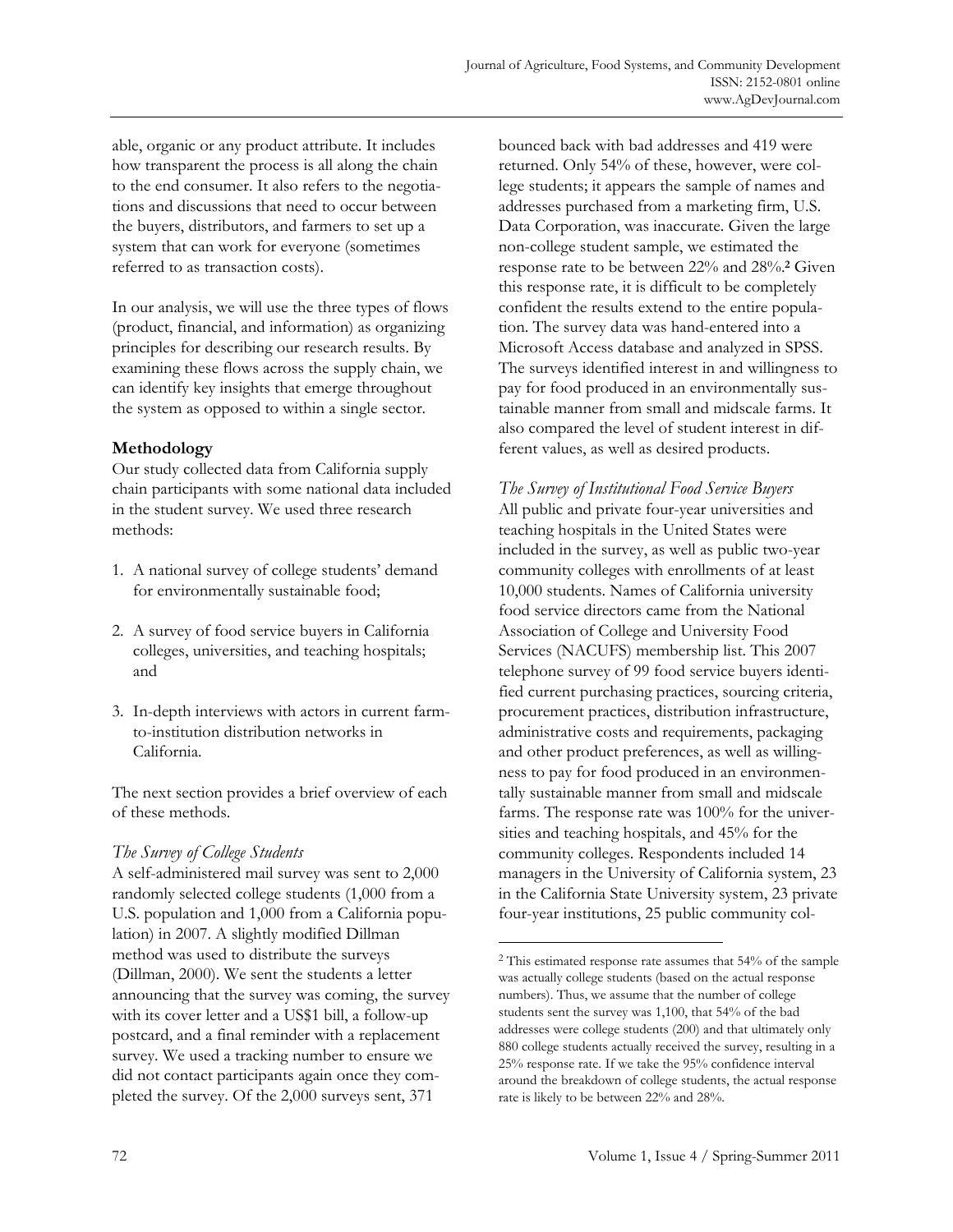leges, and 14 teaching hospitals. In a few cases, managers for both residential and retail dining services at the same university were interviewed. Some findings are reported in Hardesty (2008).**<sup>3</sup>**

# *The In-depth Interviews*

The overall objectives of the in-depth interviews were to (a) characterize the salient features of the distribution models in existing California farm-toinstitution programs, and (b) identify the key factors conducive to successful farm-to-institution programs. We selected interviewees in active farmto-institution programs based on our own contacts, the farm-to-college website, and snowball sampling. Face-to-face and phone interviews conducted in 2007 focused on how transactions were working, and the challenges and opportunities found in existing farm-to-institution programs. Data were collected from small and midscale California producers who sell to institutions, distributors who buy from such producers and sell to colleges and universities, and food service buyers who purchase local and sustainable produce. Usable data were collected from 17 farmers, 15 distributors and 16 food service buyers. These interviews elicited both quantitative data related to sales and qualitative data that generated nuanced understandings of terms, issues and procedures. Responses to qualitative interview questions were recorded as narrative. In response to these questions, emerging themes or key words were identified, coded and then quantified. Data were reviewed by each research team member in order to ensure consistency in the coding system. Additionally, the nature of concepts associated with the key words was analyzed and "key word" responses were combined into larger categories and analyzed in relation to overall benefits and challenges. Finally, similarities, differences, and patterns were

analyzed across the three groups.

The research team worked together to design these three separate studies. Each study was conducted and the data analyzed by a subset of the overall team. Findings from each study were discussed and interpreted both in small groups and with the research group as a whole.

# **Results**

We report our findings below, organized by the three types of flows: product flow, financial flow, and information flow. We apply these concepts to the emerging farm-to-institution markets and describe the implications for farmers, distributors, buyers, and consumers. Our studies provided new insights on how these flows function in farm-toinstitution values-based supply chains.

# *Product Flows*

We began by creating a visual map of farm-toinstitution products flows — identifying all the players involved, including both conventional and values-based players. Figure 1 below depicts the flows of fresh produce from farm to fork. This simplified diagram does not include every type of participant one might see in a comprehensive distribution model. We focused on the entities that appeared in our values-based supply chains.

Fresh produce flows from farms (left) to institutional buyers and their consumers (right), through various distributing entities. As the arrows show, sometimes purchases are direct from farmers; most often they go through packer/shippers (green triangles) and/or some type of distributor (blue squares). The large black arrow indicates that most of the fresh produce purchased by college and university food service buyers comes from broadline distributors (the largest square) or their subsidiaries. The smallest distributors we encountered (turquoise squares) are emerging entities, often associated with nonprofit organizations that service mainly local food markets, schools, and other institutions interested in buying locally. We also noted one new entity — a farmers' market broker — who facilitates sales from farmers who come to

 $\overline{a}$ 

<sup>3</sup> Hardesty (2008) discusses the prospects for marketing locally grown produce to colleges and universities based on only the institutional food service perspective. Results are described for an agricultural economics audience using a transaction costs framework and logit analysis. This paper, in contrast, describes results along with the other surveys and interviews in this study and interprets them for practitioners in farm-toinstitution programs.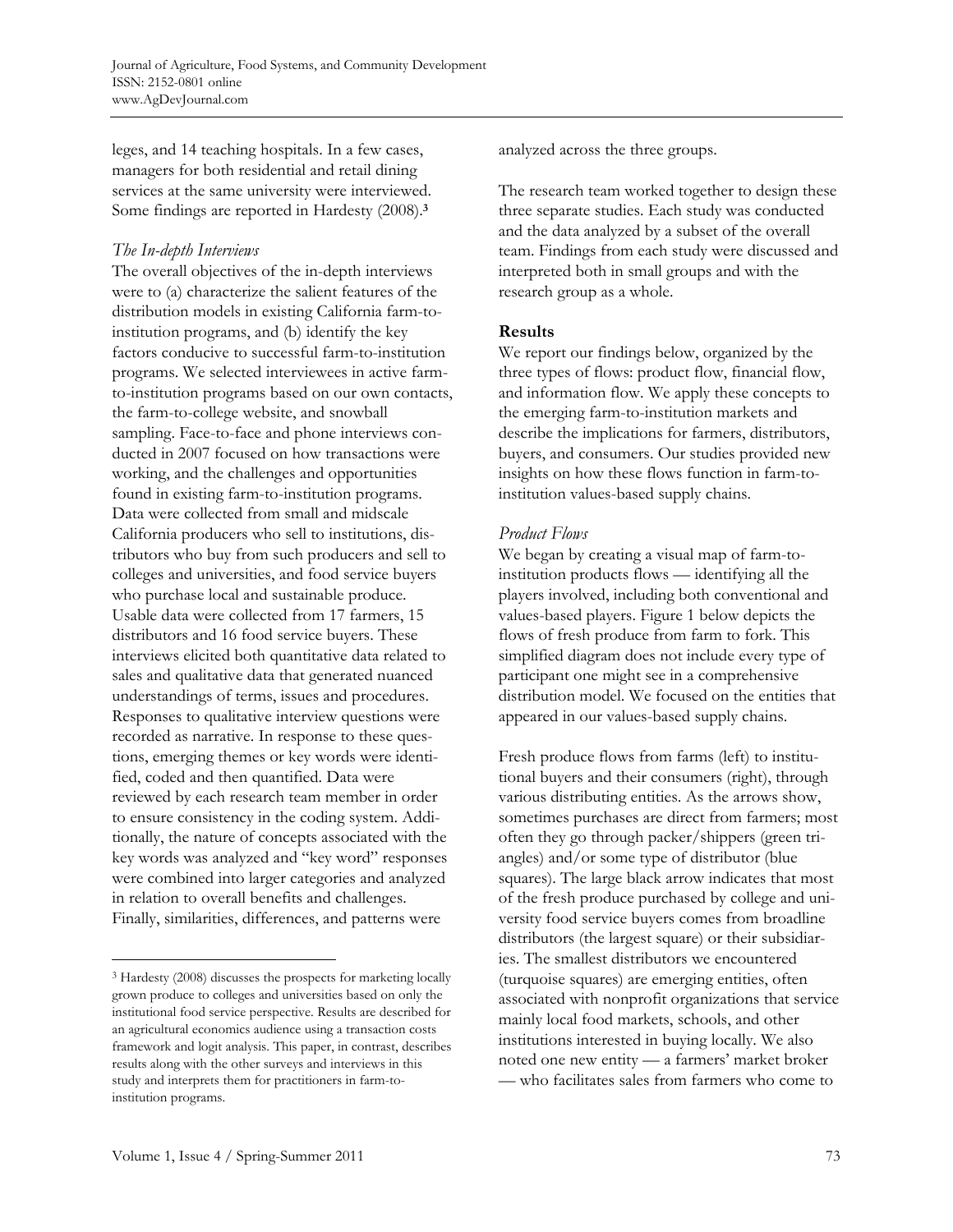



a farmers' market to institutional food service buyers for schools and other institutions. Our investigation of product flow in the distribution system shows us that while broadline distributors tend to dominate the market, alternative distribution networks are emerging in response to consumers' desire to confirm that they are buying from local producers.

# *What We Know About Product Flows from Multiple Perspectives*

Here we explore the nature of product flows among the firms (e.g. farms, distributors, food service operations) in the system. More specifically, we identify where firms get their food, what factors are important for participating in a farm-toinstitution value chain, and what barriers exist to participation. Each stakeholder group is described in turn.

# *Food service buyers*

Data from the food service buyer surveys and indepth interviews found that food service buyers in colleges with locally grown produce programs

#### Figure 2. Percentage of Produce Purchased by Food Service Buyers From Different Sources (colors follow from figure 1)



routinely purchased their produce from multiple suppliers. Broadline distributors and regional produce distributors were the primary sources (see figure 2), while direct purchases and nonprofit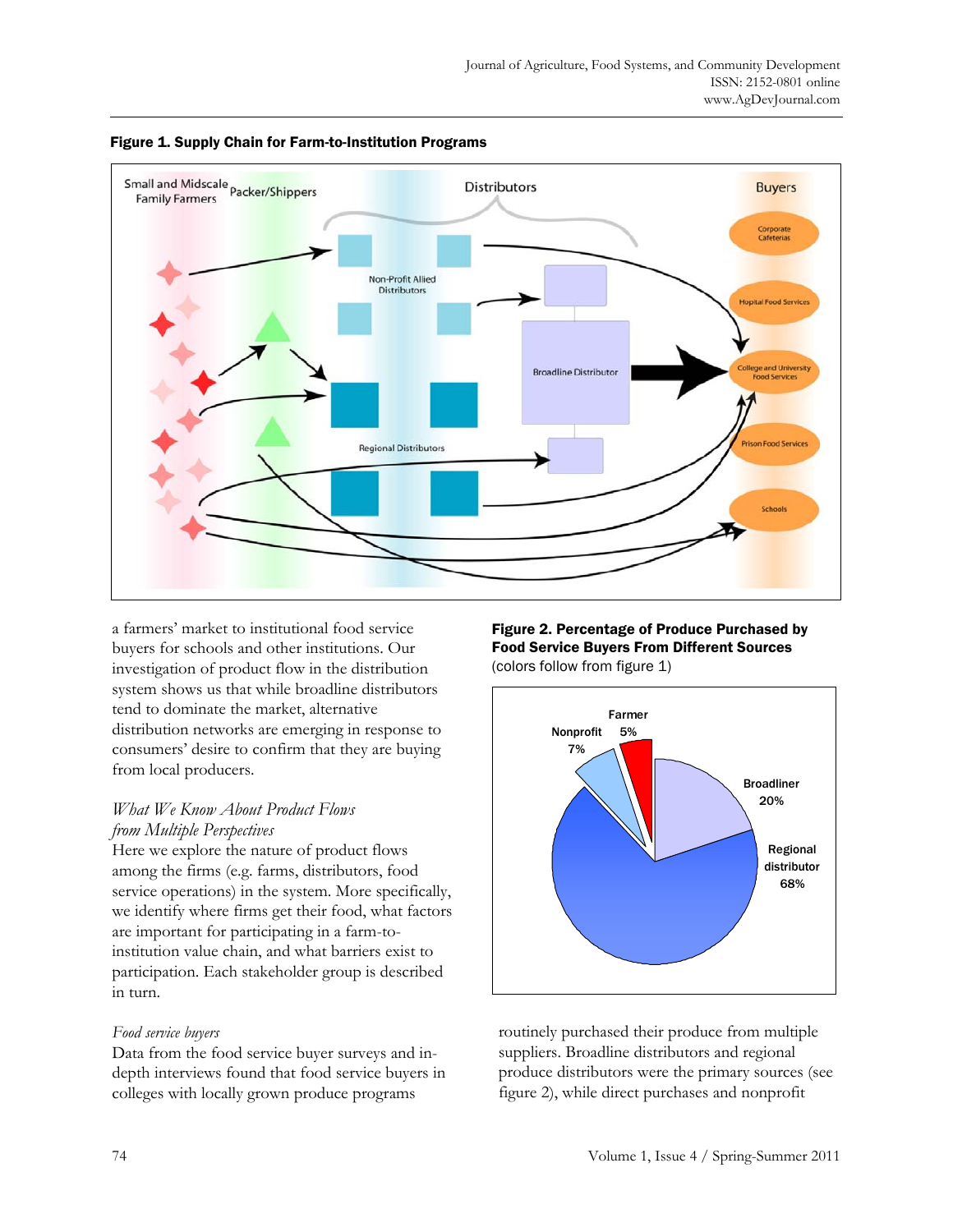allied distributors<sup>4</sup> represented only  $12\%$  of the overall distribution infrastructure.

When comparing buyers with and without local programs, data confirmed that, in general, buyers with local buying programs diversified their sources more than those without such programs. For example, a third of those *with* a local buying program sourced from three or more distributors, as compared with 12% of those without. On the other hand, 51% of those *without* a local buying

#### Table 1. Number of Produce Distributors by Local Buying Program Status

|                                     | <b>Number of Produce Distributors</b><br><b>Buyers Use</b> |          |           |
|-------------------------------------|------------------------------------------------------------|----------|-----------|
|                                     | 1                                                          | 2.       | 3 or more |
| No Local Buying<br>Program          | 25 (51%)                                                   | 18 (37%) | 6(12%)    |
| <b>With Local Buying</b><br>Program | 3(11%)                                                     | 15 (54%) | 10 (36%)  |

program sourced from only one distributor as compared with 11% of those with such a program. See table 1.

Buyers considered several criteria when selecting produce suppliers (see figure 3). Top criteria were reliable delivery, a ready year-round supply, and availability of local produce from their primary vendor. Stable prices were also important, particularly for buyers without a local program. The main point here is that buyers already participating in farm-to-institution programs were just as concerned about reliability of delivery, but were much less concerned with the other three criteria. This suggests either that barriers diminished in importance once the relationships and basic arrangements were established, or that those most interested in implementing value-based supply chains were more flexible to begin with.

### *Distributors*

For distributors, the form in which they received



Figure 3. Food Service Buyers' Rating of Various Criteria for Local Produce Suppliers: % Rating Each Criterion as Very or Extremely Important

food was an important criterion for working with smaller, local farmers. Processing requirements showed up as the second most important factor after bidding (to be discussed in [Financial Flows,](#page-7-0) below). Here, distributors were responding to their customers' needs, that is, to food service buyers' expectation that products be at least minimally processed.

Payment arrangements and insurance were considered less of a barrier for distributors than we expected. Distributors did not see small farmers' lack of liability insurance as a barrier, since distributors

4 Those distributors associated with nonprofit organizations that run a distribution business.

already had the insurance coverage required by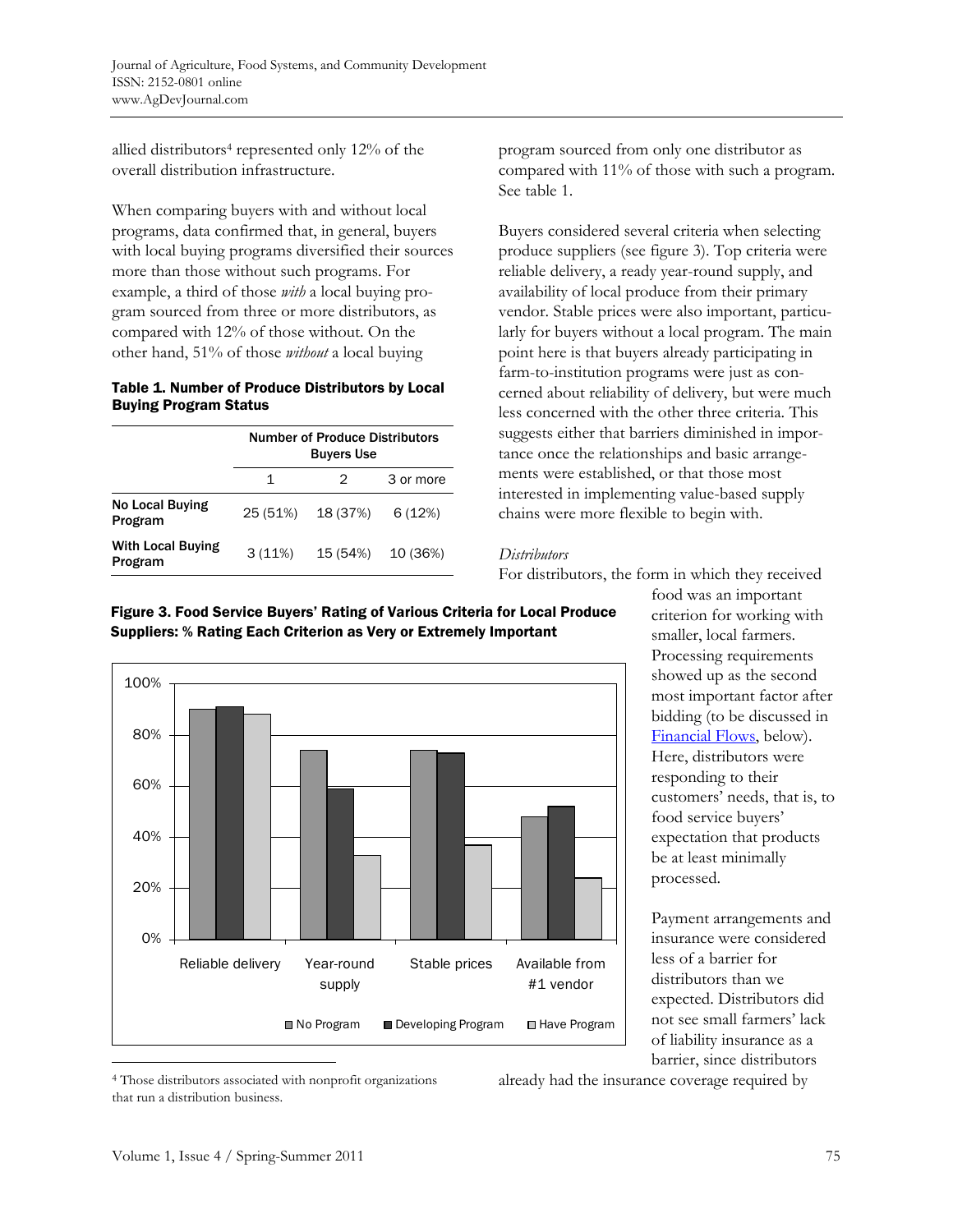<span id="page-7-0"></span>their institutional customers. When asked more broadly about the challenges of providing locally grown produce to institutions, distributors more prominently identified the delivery system. They mentioned "getting the product to [the institution] in a timely fashion" and "reliability in transporting produce" as definite challenges. Other challenges they reported included general administrative requirements — paperwork and the ordering system — and matching supply with demand, both in volume and quality.

#### *Farmers*

For farmers, as for food service buyers, having a dependable market is important. However, the most significant barrier to efficient product flow was the delivery system. Challenges related to the delivery system include consistency and reliability of orders and the means of getting the products to the end user. Farmers were also concerned about their ability to provide a consistent supply in the quantities needed by the institutions. Climatic conditions often prohibit farmers from being yearround suppliers. Because of the likelihood of unexpected events, such as sudden or extreme weather patterns, farmers were not always sure they could meet the demand. Aggregation with other growers was a solution for some small and midscale growers. Some of the nonprofit allied distributors, in their efforts to support small farms and to promote local procurement, helped to aggregate products from small and midscale growers. When these negotiations worked well, trust and positive relationships were reinforced, and the values attached to "local produce" were similarly reinforced.

### *Financial Flows*

Financial flows, such as cost and price considerations and payments to suppliers, are ongoing issues for all parties, although surprisingly cost is not as important as other factors. This is supported by the data showing that local buying programs are growing in number and popularity, despite higher costs.

### *Food service buyers*

The survey of food service managers at colleges in

California found that 50% of those interviewed either had a program for locally grown produce or were developing one. The average food service budget among colleges *with* such a program was \$3.5 million (range \$200,000 to \$12 million). Their produce purchases averaged \$527,000 (range \$50,000 to \$1.5 million). On average, 28% of their produce purchases were locally grown (range 3% to 70%). The premiums they paid for local produce ranged from 0% to 35%, and averaged 13%.

During the in-depth interviews, food service buyers estimated that they could increase their purchases from local growers from an average of 21% to an average of 38% of their overall produce budget. In fact, the average increase could be higher, because these figures assume that the buyers who did not provide data would not increase their purchases at all. Sixty-three percent of all food-service buyers reported price premiums for local produce. Of those reporting, the average was 63% higher for local produce and 25% higher for organic. Although these premiums seem sizable, all of the food service buyers said that the higher prices were not a problem because, so far, the amount they were buying was a relatively small proportion of their overall purchasing. Therefore, in most cases, they were absorbing the increase within their overall budgets. In some cases (such as hospital cafeterias and casinos), they were passing it on to customers.

### *Distributors*

Distributors were more mixed in their opinions about the cost of local produce: 40% thought that there was no price difference, while 33% thought that locally grown produce was more expensive. Only 7% thought that local produce was less expensive.

Variation in responses may have depended on which products a distributor was comparing during which seasons. Produce prices fluctuate a fair amount, and certain products are more expensive at certain times of the year. On a related note, distributors did mark up their local produce, but the mark-up did not differ much from mark-ups for their conventional produce. The average mark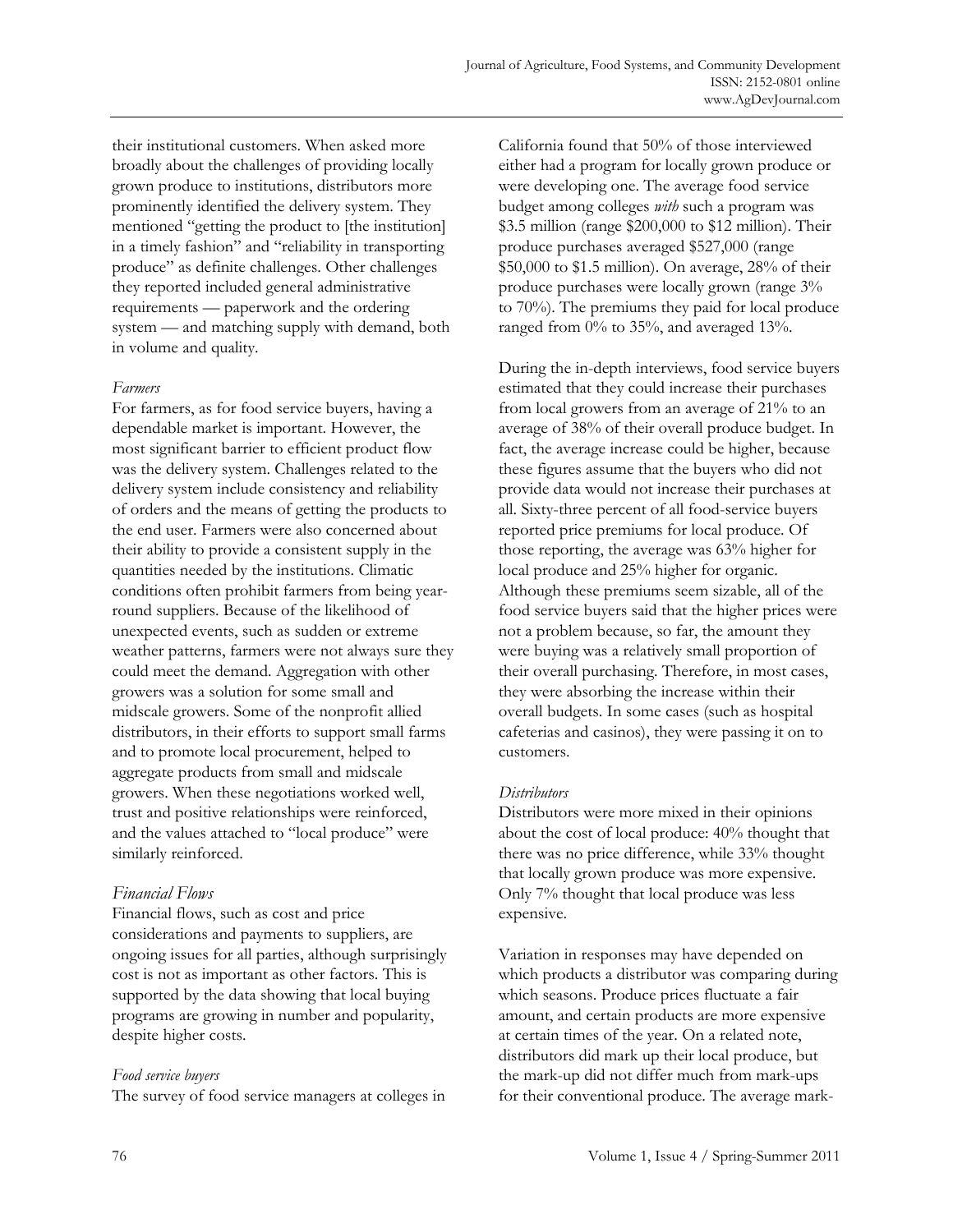up was 25% and fluctuated depending on the negotiated terms with the customer.

#### *Farmers*

From the farmers' perspective, a very limited proportion of their revenues in 2006 — approximately 2.5% on average — was attributable to farm-toinstitution accounts. However, the range was large (from less than 1% to 55%), with the smallest farmers tending to have the largest percentage of sales going to institutional markets. The larger farmers already have well-established, profitable outlets for their products and may be less interested in selling more to institutions.

#### *Student Consumers*

We asked students whether they would pay more for food with sustainability values. Student willingness to pay higher prices is of concern to dining hall managers, who might have to raise prices to cover the costs of sustainably produced food. Over 40% of students surveyed said they are willing to pay more for food that is organic, local, produced in accordance with living wage guidelines, or sustainably produced (at least US\$.50 more for a

#### Table 2. Frequency of Student Purchases of Fair Trade, Local or Organic Foods

|                               | <b>Fair Trade</b><br>$(n=218)$ | Organic<br>$(n=216)$ | Local<br>$(n=219)$ |
|-------------------------------|--------------------------------|----------------------|--------------------|
| At least weekly               | 8%                             | 11%                  | 12%                |
| At least monthly              | 11%                            | 32%                  | 34%                |
| At least once a year          | 7%                             | 23%                  | 19%                |
| Never/Don't know              | 41%                            | 31%                  | 31%                |
| I've never heard of this term | 33%                            | 3%                   | 4%                 |

#### Table 3. Importance of Various Attributes to Food Service Managers and Customers

| <b>Attribute</b>                       | Importance to Food-service Manager |                 |  |
|----------------------------------------|------------------------------------|-----------------|--|
|                                        | <b>Average Rating</b>              | % Rating 6 or 7 |  |
| Inexpensively priced                   | 5.6                                | 58.1%           |  |
| Locally grown                          | 4.9                                | 47.3%           |  |
| Sustainably produced                   | 4.6                                | 39.7%           |  |
| Grown by small or midscale<br>producer | 3.8                                | 29.1%           |  |
| Organic                                | 3.5                                | 18.9%           |  |

salad originally costing US\$3.50). Interest in small farms was lower compared to the other qualities; however — over 40% of the students said they would not pay a premium for produce grown on small farms.

Since responses to questions about "willingness to pay" are often overinflated, the student survey attempted to assess what people might *actually* purchase. To get at an approximation of what their actual behavior might be, we asked the students about the frequency with which they have purchased organic, local, and fair trade foods. Student responses on their purchasing patterns indicated that a sizable proportion of students may support organic and local foods on campus. As table 2 shows, a fairly large percentage of students buy organic and local food somewhat regularly (at least monthly), and an additional 11–12% purchase those foods at least weekly.

# *Information Flows*

Information flows may be the most important component of emerging values-based supply chains. While price information is easily conveyed

> throughout traditional supply chains, information regarding values such as sustainability, fair labor, or use of local products is not readily available to buyers at different points in a supply chain. In this section, we explore the values in which people are most interested. We also explore the advantages of "local" as a way of identifying useful communication strategies. Efficiency, clarity, and transparency of communication are important elements of the information flow.

### *Food service buyers*

Food service buyers indicated that they had relatively strong interest in environmental and social values (see table 3). Although they rated price (on a 1 to 7 Likert scale) as the most important attribute to them for the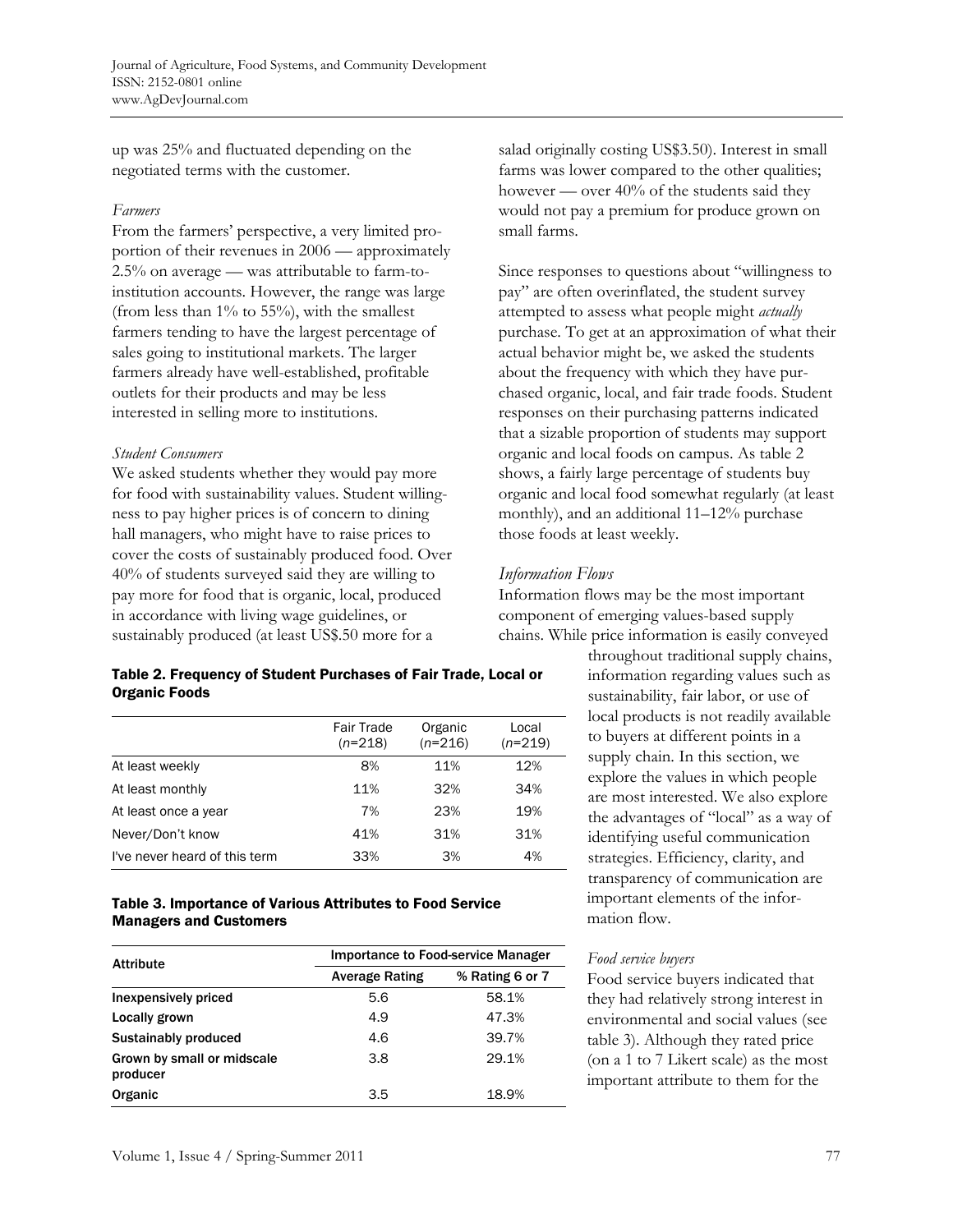produce they purchase for their dining operations, "locally grown" and "sustainably produced" were also very important, with average attribute ratings of 4.9 and 4.6, respectively. Organic was the lowest rated among the five attributes.

### *Distributors*

In the in-depth interviews, distributors identified values beyond the quality of the produce in working with local growers. Developing personal relationships was highly valued. According to one distributor, "You are talking to a person, not a corporation. You know who they are, can walk into the farm and say hello. I have many farmers that grow specifically for us. They are more agile. You can brainstorm together on marketing and do something different more easily." New and different kinds of conversations are taking place in the business transactions that involve local farmers.

As a group, distributors identified bidding requirements as the most challenging factor they face in working with local farmers. These negotiations include several factors in addition to prices; they are based on minimum acceptable standards as defined by the buyer's operational requirements. In this context, they are typically based on price, volume, availability, and food safety. Negotiation requires that both parties understand and support the product attributes and accompanying values they wish to be conveyed through the system. This requires information exchange. Values such as "sustainably grown" and "local" have not typically been included in negotiations. Despite this, distributors have managed to work within the constraints of the system by coming up with creative solutions, sometimes in collaboration with growers.

### *Farmers*

Even though the farmers we interviewed were eager to establish new business partnerships, most were also concerned about paperwork and institutional requirements such as permits and insurance. They felt that having to go out to bid can prohibit institutional purchasers from buying local if this attribute is not specified as a criterion in the bid. Other concerns were that requirements for permits can be cost-prohibitive, and that requirements relating to liability and insurance, health inspections, and audits may be difficult to comply with. Farmers we interviewed believed that the regulators need to take measures to streamline the bureaucracy and reduce costs for growers.

With challenges such as these, we wanted to know the value that each sector placed on local and sustainable production and procurement. Several advantages of working with small to midscale local farmers rose to the top in the interviews with different sets of actors. While there was broad agreement on the values themselves, each group assigned different priorities to them. Quality of the produce and supporting the local economy were particularly important for food service buyers and distributors; creating community connections was more important for distributors and farmers; decreasing the carbon footprint was least important to all, especially for distributors and farmers. However, taken together, these advantages form the rationale for specific changes in order to increase farm-to-institution procurement.

#### *Student Consumers*

Communicating about demand is part of information flow. Changing procurement practices on college campuses *can be prompted or encouraged* by knowing if there is support for these changes. In order to determine potential demand for food with sustainability qualities, we asked students what kinds of food they wanted to have their colleges provide, and to rate these qualities on a 7 point scale, with 7 being very important and 1 being very unimportant.

In this question, we asked about food qualities that research shows to be important to consumers generally, such as convenience, safety, and price, as well as about qualities related to sustainability. We also hoped that the comparison would keep people from rating the sustainability criteria in an arbitrary way.

As figure 4 shows, students are equally interested in the food qualities that conventionally are valued as most important in other consumer research: safety,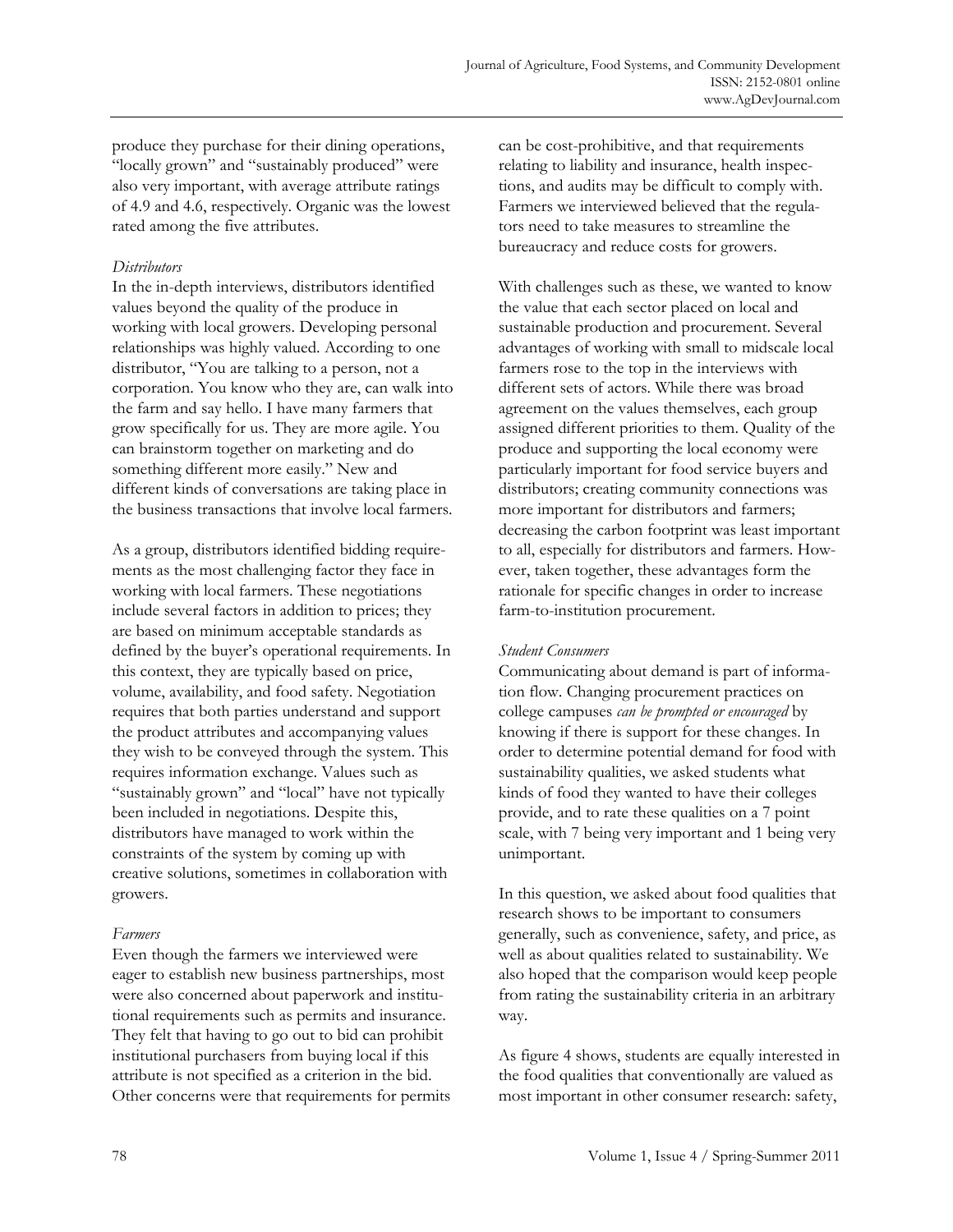

Figure 4. Percentage of Students Who Rated Certain Qualities as Important (top 2 out of 7 on the rating scale) (*N*=219)

freshness, taste, convenience, nutrition, and price. These qualities have an impact on the person consuming the food. Also, as expected, the sustainability-related criteria — criteria that are more socially oriented and have a less immediate impact on the person — are less frequently cited as being important for their dining service to provide. Next highly ranked are values that have to do with the welfare of others — food that is humanely produced and where a living wage is paid to workers. Interestingly, the three lowest ratings are for "locally grown," "certified organic," and "produced on a small farm," which are the criteria most often promoted in farm-toinstitution programs.

Understanding what people want to know about their food and how they want to learn about it is important for developing education on sustainable food issues. To this end, students were asked to rate how they would most like to

get information on food issues. They were directed to select up to four items (table 4). The two most preferred methods, product labels (62%) and

#### Table 4. Outreach Strategies Students Prefer To Get More Information About Their Food (*N*=224)

| How would you like to obtain more<br>information about your food?               | Percentage choosing<br>among top 4 items |
|---------------------------------------------------------------------------------|------------------------------------------|
| <b>Product labels</b>                                                           | 62.2%                                    |
| Brochure, table tent, or display located<br>where you purchase or eat your food | 50.9%                                    |
| Newspapers or magazine articles/books                                           | 48.5%                                    |
| Web pages/the internet                                                          | 46.4%                                    |
| Television program/videotape/DVD                                                | 27.0%                                    |
| Tours of farms and/or processing plants                                         | 20.5%                                    |
| Talking to seller/farmer                                                        | 11.9%                                    |
| Radio                                                                           | 10.2%                                    |
| Classroom lecture and/or guest speaker                                          | 10.0%                                    |
| Campus event or presentation                                                    | 9.4%                                     |
| Study group                                                                     | 3.5%                                     |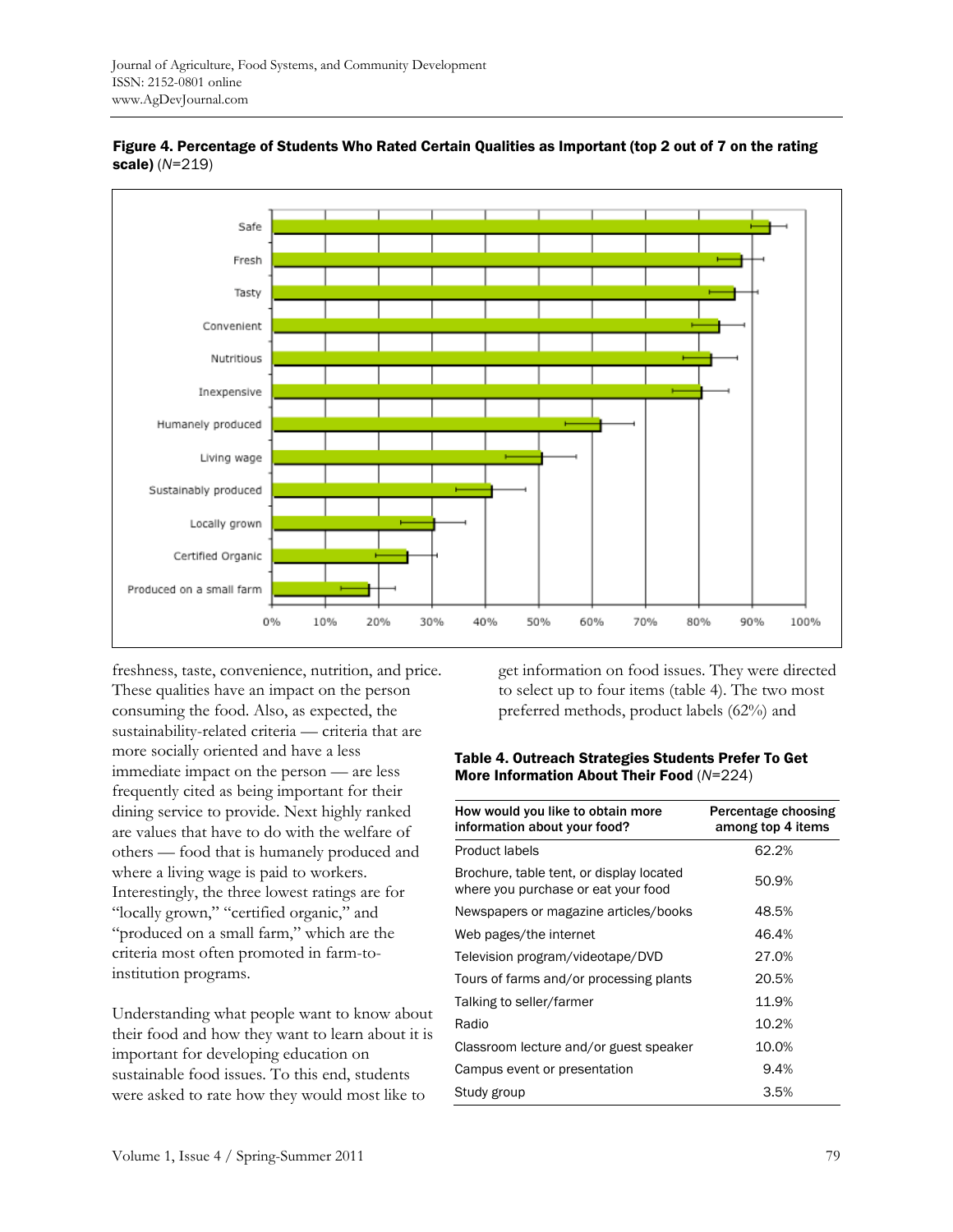brochures (51%), are information sources provided where people choose their food. This implies that education efforts in dining halls and cafeterias are an excellent option. The next most frequently chosen methods — print (49%) and the Internet (46%) — are also viable as education outlets on food system issues for college students. Many institutional dining services have active websites where information about sustainable food systems could be posted. Twenty-seven percent of the students were interested in audiovisual methods, and 20% were interested in farm tours.

# **Discussion**

Integrating perspectives from several types of stakeholders in values-based supply chains enriches our picture of how these chains function and what is needed to improve upon them or expand them further. There are no simple answers. Based on our study's results, we offer insights and lessons for practitioners on product flows, financial flows, and information flows.

# *Insights on Product Flows*

Creating and continuing farm-to-institution efforts require getting the products with the desired values through the food chain. This product flow involves all stakeholders, and particularly the food service buyers, distributors, and producers, since they are most involved in providing products with specific values for the customers at the end of the chain.

One notable finding is that all stakeholders had to balance the "sustainability values" (local, sustainable, organic, fair trade) with the more conventional market values (inexpensive, convenient, efficient). There is no clear "line in the sand" about when and how buyers, distributors, or farmers will support values-based supply chains and when they do not. For example, buyers were often willing to experiment with purchasing more local or sustainable products, especially if their administration or company supported these decisions. Overall costs always have to be taken into consideration, however. Other factors that we did not measure (e.g., college budget cuts) may change the balance. The students' balancing act was apparent in their responses regarding all the qualities in food that

they want their college to provide, which included those of being both inexpensive and sustainable.

Another aspect of creating a successful product flow is having flexibility and creativity in pivotal locations in the food chain. Buyers, in particular, can help "pull" values-based products through the system. In the in-depth interviews, we found that these buyers and the distributors they worked with were willing to make accommodations and try new products and procedures, even if it was not a smooth process in the beginning. They were not afraid of using multiple distribution channels simultaneously to get products they wanted. Even though finding new suppliers and distributors might be messier, they were willing to find a way to make it happen. They were less concerned with efficient logistics and more concerned with a broader vision of a more "sustainable, regional" food system.

Diversity, in many aspects, was another theme associated with successful products flows. For the farmers, having a diverse crop mix and using season extension methods to lengthen their marketing season allows growers to meet buyers' needs for more of the year. It can also apply to having a diversity of farm sizes as part of an aggregated consortium of farmers who supply the chain. For the nonprofit allied and small produce distributors in particular, the farmer collaborative worked much better when it was anchored by several midscale to large farms who could provide larger volumes to buyers when needed. In other words, having a diversity of scale incorporated into distribution entities was critical to their success.

Small and midscale growers could improve their participation in such values-based supply chains when they have opportunities for planning ahead with food service managers, perhaps creating forward contracts (in which buyer and seller agree today on a price for future purchases of a particular product). The bidding process, although a barrier in some instances, could also be seen as an opportunity for opening new markets, if the request for proposals or bidding language names the values for which these chains are known.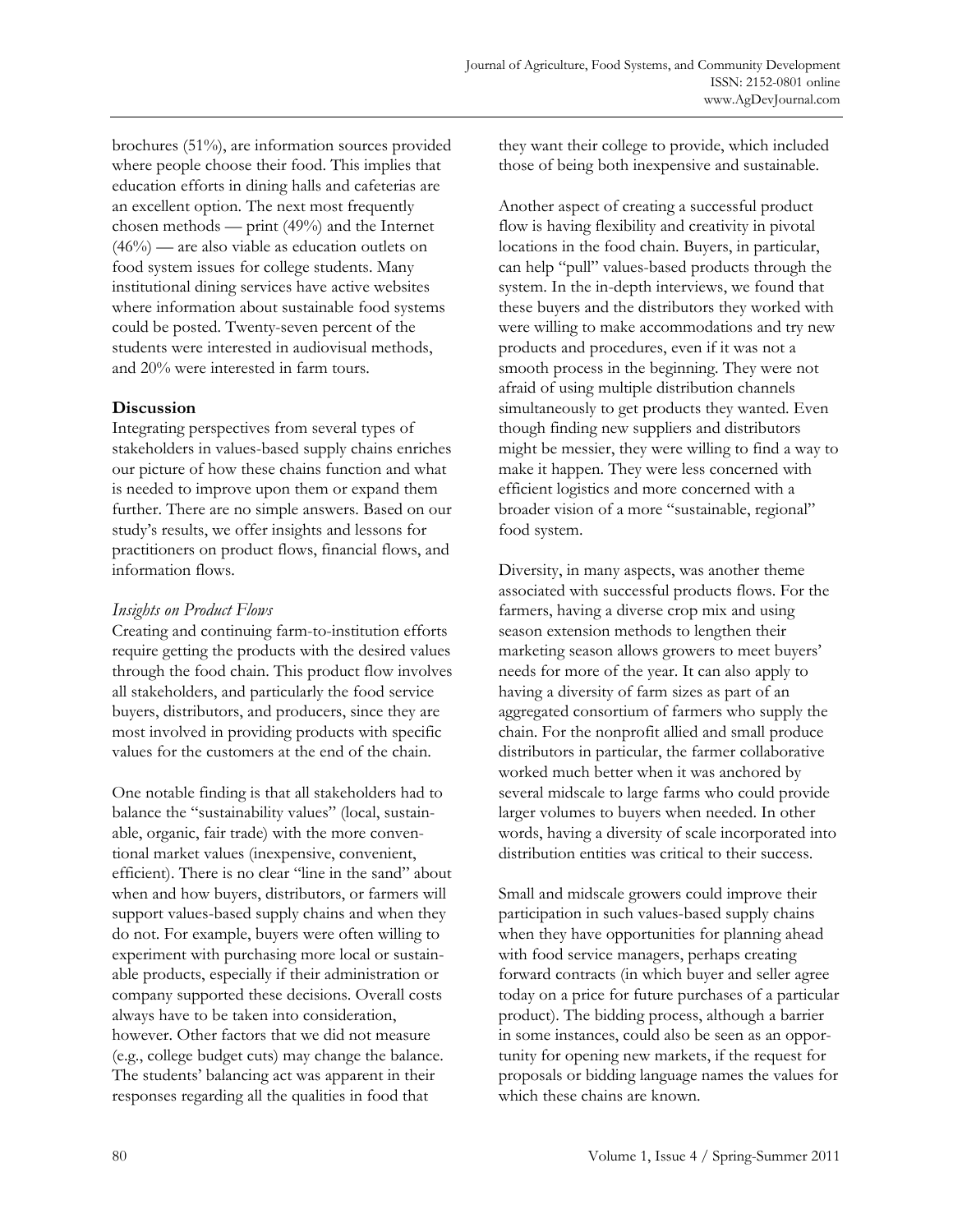Journal of Agriculture, Food Systems, and Community Development ISSN: 2152-0801 online www.AgDevJournal.com

# *Insights on Financial Flows*

Although prices and costs were clearly on the minds of all stakeholders in the supply chain and everyone wanted a good deal, food service buyers, distributors, and farmers were all willing to adapt. For example, fully 50% of food service buyers were either part of a local buying program or initiating one, despite the fact that they admitted it would probably be more expensive. Those who were already participating in programs promoting values-based supply chains seemed more willing to experiment. They often found other ways within their budgets to cut costs so they could absorb additional costs of the local and/or sustainable buying programs. Those who were part of these values-based supply chains were generally more willing to optimize costs throughout the chain rather than maximize their own economic benefits. The focus is on "optimality" vs. "efficiency" to achieve welfare for all parties. Those who were not part of such programs generally felt that price was a barrier.

For student consumers, current purchases of valuebased food products, whether on campus or off, were relatively low. However, about a third of students surveyed purchased organic or local products at least monthly, suggesting there may be room for growth. At least 50% of students surveyed claimed they would pay US\$.25 more for a US\$3.50 salad (a 7% premium) with values of organic, local or sustainable attached.

Among the food service buyers, those who were either developing or had a buying program for local produce had a greater willingness to pay for each of the production attributes. Expanding the market for sustainable food therefore depends on increasing the interest of institutions without local buying programs regarding the benefits of sustainability attributes.

When we look at the whole supply chain together, it appears that many participants throughout the supply chain are willing to experiment with purchasing foods with sustainability values even if it costs more in the beginning. Given that the

context is a university or college campus setting where these values are discussed in classes and in professional food service settings, this may be one amenable market to start in when thinking about how to ramp up these values-based supply chains.

# *Insights on Information Flows*

Although the values of "local," "sustainable," "organic," and "small farms," which are often associated with local buying programs in colleges and universities, are apparently growing in importance, they are still ranked below "the BIG 6" of safe, fresh, tasty, nutritious, inexpensive, and convenient, at least for college students. Some of the demand for pulling these value-laden products through the system comes from students. Institutional food service buyers generate most of the demand. Food service buyers explained that entering freshman students need to be educated every year about these values. At the beginning of the year, many are just learning about the concepts. By the end of the year, they are beginning to select more foods associated with local buying programs. Our survey responses from students seem to echo this point (although freshmen were a very small segment of the sample).

Another similar education opportunity is to ensure that each segment of the value chain understands the priority food-related values of those in the other parts of the value chain. As our data shows, the sellers' perceptions of their customers' interests did not always match what the research found about their customers' interests. Food service buyers (directors, chefs) hear about these values from their professional organizations, the leadership of their food service management companies, or top administrators of their colleges and universities. Many had been encouraged by management to try out more local, sustainable products and programs. In a few universities, students were in the vanguard, voicing their support for these values and asking for them to be embedded in food choices. This provided an additional supportive context in which buyers made procurement decisions. Student voices were much more effective when organized by student groups and leaders and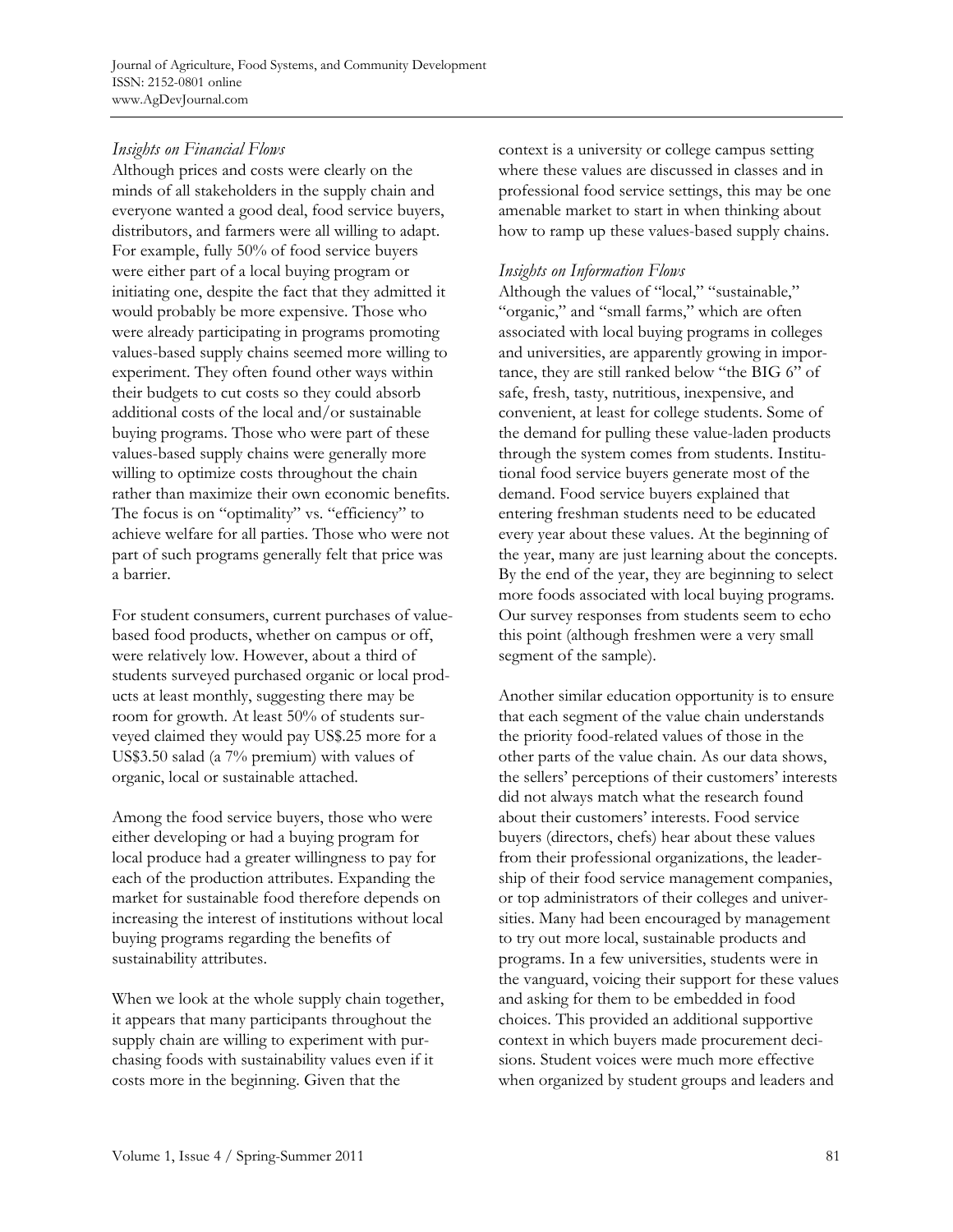when requests were made in a highly visible manner. As educational institutions, colleges, universities, and even teaching hospitals have a mandate to educate. In some cases, students and faculty used this as an opportunity to share information on multiple levels — among students, food service buyers, distributors, and farmers. In these instances, students were interested in changing campus policies to embed these values in future food service procurement practices.

Information exchange among buyers, distributors, and farmers most often was included in "transaction costs," including all the time and effort needed to negotiate new logistics and information systems associated with obtaining sustainable, local, or organic products from new suppliers or systems. For some, this additional information exchange became a barrier. For others, it became a challenge to be overcome and to learn from. The majority of interviewees from the case studies (who were already part of values-based supply chains) said that they welcomed this opportunity to learn more about other participants in the supply chain. In fact, several food service buyers had gone on farm tours with those growers who supplied their food. Not only did they learn about how the food was grown and delivered, they also gained knowledge about the larger economic, environmental, or structural issues such as consolidation in the food system, the disappearance of land, and the struggle to compete against very large-scale producers in the United States and abroad. Producers learned about the struggles that food service buyers have in getting a reliable flow of supplies of these products and marketing them to their customers.

As a result of meetings, workshops, tours, phone calls, and ongoing conversations over time, all parties could come to agreements about how to handle logistical challenges. Moreover, they began to form relationships with each other. This trustbuilding is essential to forging new business connections and new values-based procurement practices. Rarely were things perfect the first few times sales and deliveries were made. It took time to work out the details. Ongoing and open communication was essential to build trust and come

up with creative solutions that met all parties' needs.

# *Education Is the Key*

For future values-based supply chains to grow and thrive, our results point to education as the key ingredient. Education is needed at each level among the participants in that particular sector. Most students need — and many want — more education about the food system and what is entailed in getting food from field to table. Food service personnel need information about finding new sources of regional, sustainable food, and about initiating new types of bidding proposals or forward contracts that embed these values as part of the expectations or criteria in addition to price. Growers and distributors need education about new mechanisms for aggregating and processing regional products and finding ways to tell the farmers' story so buyers and consumers will know what they are paying for — especially if they agree to pay more. Producers need education about strategies for preprocessing product and reaching out to new institutional buyers.

Educational entities — colleges, universities, community colleges, culinary programs, cooperative extension services, and the media — also have roles to play. They can be the vehicles that provide as much information as possible to the public about the functioning of the food system. They can also share the possibilities for environmental, economic, and social sustainability that could occur with new values-based supply chains. The risks and challenges need to be aired as well. If practitioners, researchers, and others want to see these new values-based supply chains succeed, mistakes and problems as well as successes need to be shared.

# *Limitations of Research*

Although this study provides valuable information, there are several limitations that need to be recognized. The student survey had a fairly low response rate due largely to a faulty sample provided by the mailing list firm used in this study. Given the smaller sample, the results may not be generalizable to the whole population. The number of in-depth interviews of farm-to-institution program partici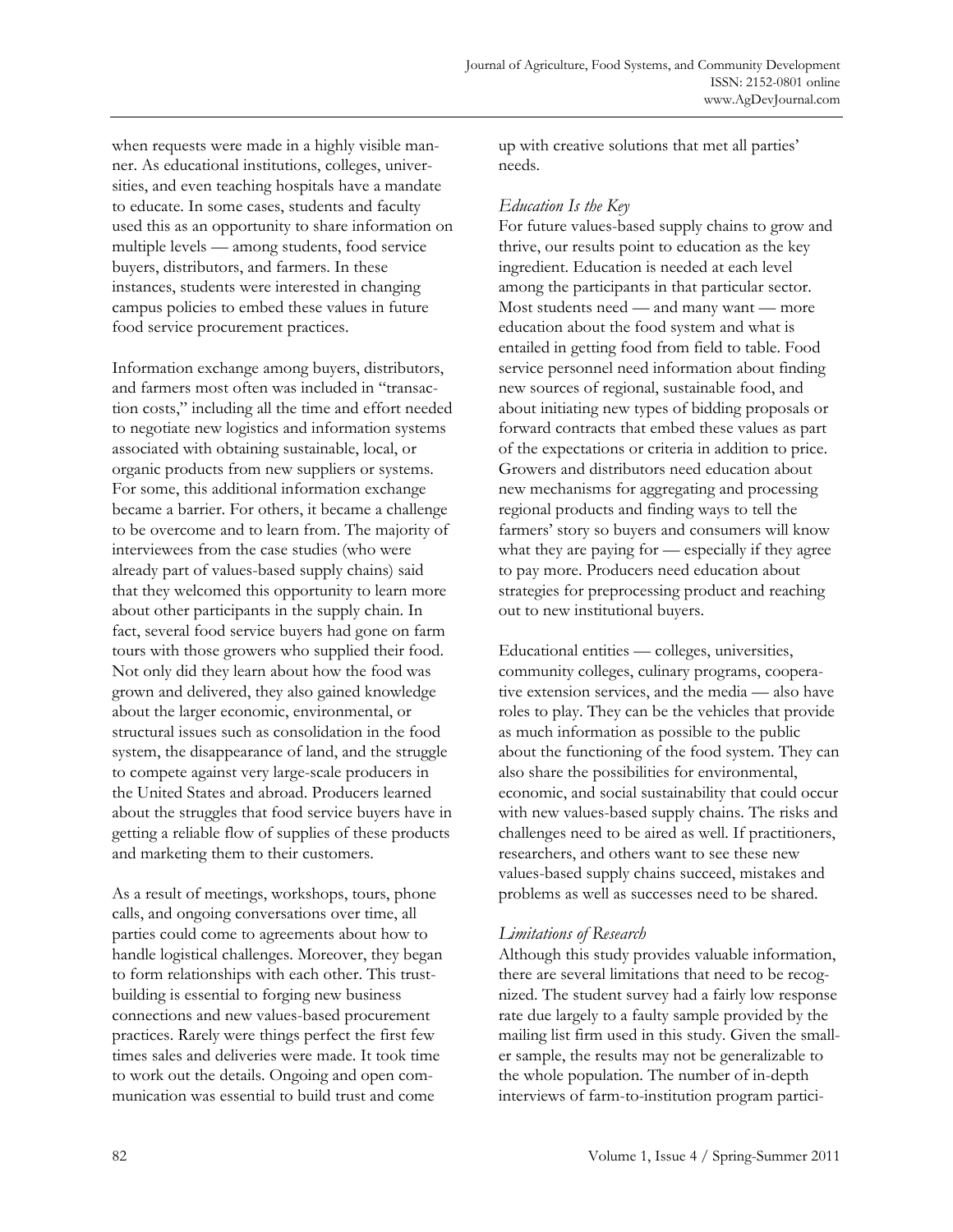pants (farmers, distributors, and food service buyers) was also small, so results also may not be entirely generalizable. We did choose survey questions that were similar to those in the food service survey so that we could compare responses. We found that responses generally agreed with each other, supporting results of both.

Also, this study was conducted mostly in California, although some student responses were from outside California. The year-round growing season and existence of more farm-to-institution programs than in other regions of the country may have suggested more options than can actually work in other places. However, we expect that many of the results here can also be adapted by other regions to take into account their unique circumstances.

Our study focused on the values-based supply chains for produce, as opposed to meat, grains, or dairy. We found that, at least in California, fruits and vegetables were the type of food most food service buyers started with when they considered buying regionally. There was more activity in the produce sector, so this area seemed most appropriate to study first.

Future research involving the entire supply chain should include larger and more representative samples of students, farmers, and distributors. In addition, it may make sense to select cases from diverse places with different climates, so that comparisons on the importance of various constraints and opportunities might be made across regions.

# **Conclusion**

Farm-to-institution programs provide a rich environment in which to explore emerging valuesbased supply chains. Results from interviews and surveys throughout the supply chain, from farm to fork, provide a nuanced and comprehensive picture of challenges and opportunities required to strengthen and ramp up these systems. Using the theoretical constructs from the supply chain literature of product flows, financial flows, and information

flows, we highlighted key issues of various participants in the supply chain. Information flows are perhaps the most important area for future attention. Interviewees and respondents were most excited about strengthening information flows and building relationships that would allow all parties to build trust over time. Educational institutions and the media can support these values-based supply chains by becoming the vehicles for ongoing exchange of information among supply chain partners and the public.

### **Acknowledgements**

The authors would like to thank our project advisors, all located in California: Scott Berlin, Director of Dining Services, UC Santa Cruz; James Boushka, Sodexho, UC Davis; Tim Galarneau, UC Santa Cruz; Lynn Garske, Kaiser Permanente; Blong Lee, Fresno County Economic Opportunities Commission; Brett Melone, Agriculture and Land Based Training Association, Salinas; Eric Montell, Stanford Dining, Stanford University; Pete Price, consultant with Community Alliance with Family Farmers; and Paul Tarantino, FreshPoint San Francisco. We also thank colleagues at UC Davis, UC Santa Cruz, and the Community Alliance with Family Farmers, who provided important research and outreach support for this project: Gwendolyn Keith, UC Santa Cruz; Tracy Perkins, UC Davis; Aslihan Arslan, UC Davis; and Aliza Wasserman, formerly with the Community Alliance with Family Farmers.

### **References**

- Bloom, J. D., & Hinrichs, C. C. (2010). Moving local food through conventional food system infrastructure: Value chain framework comparisons and insights. *Renewable Agriculture and Food Systems, 26*(1): [13–23. http://dx.doi.org/10.1017/](http://dx.doi.org/10.1017/S1742170510000384)  S1742170510000384
- Boehlje, M. (1999). Structural changes in the agricultural industries: How do we measure, analyze and understand them? *American Journal of Agricultural Economics, 81*[\(5\): 1028–1041. http://dx.doi.org/](http://dx.doi.org/10.2307/1244080) 10.2307/1244080
- Community Food Security Coalition. Farm to College. <http://www.farmtocollege.org/survey#profiles>